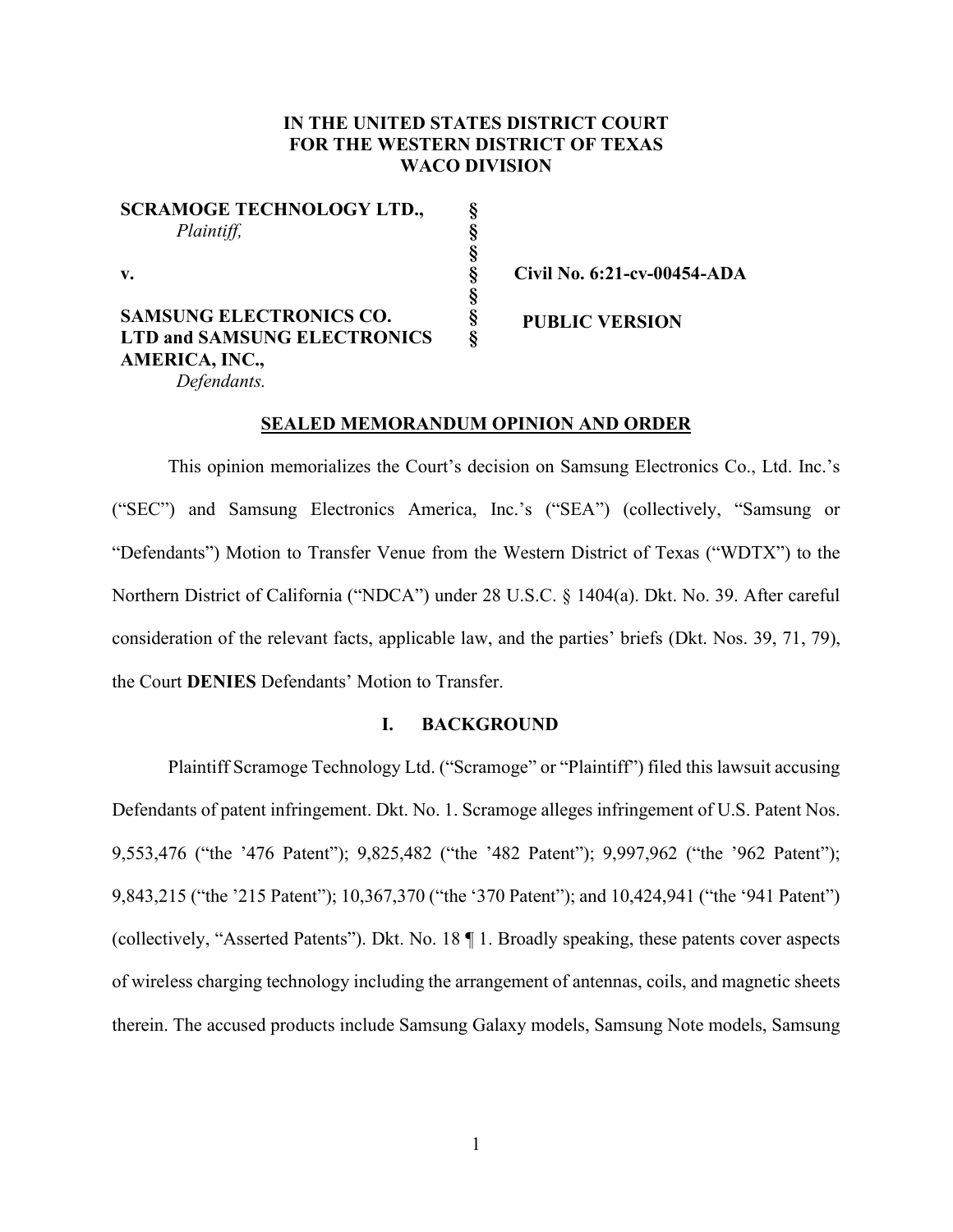Fold models, and Samsung Watch models. *Id.* ¶¶ 10, 17, 24, 31, 38, 45. Scramoge later dropped the '941 Patent from this case.

Scramoge is an Irish corporation with its principal place of business in Ireland. *Id.* ¶ 3.

SEC is a South Korean corporation with a principal place of business in South Korea. Dkt.

No. 39 at 2.

SEA is a New York corporation and a wholly owned subsidiary of SEA. *Id.* SEA has its principal place of business in New Jersey. *Id.* 

### **II. LEGAL STANDRD**

In patent cases, motions to transfer under 28 U.S.C. § 1404(a) are governed by the law of the regional circuit. *In re TS Tech USA Corp*., 551 F.3d 1315, 1319 (Fed. Cir. 2008). 28 U.S.C. § 1404(a) provides that, "[f]or the convenience of parties and witnesses, in the interest of justice, a district court may transfer any civil action to any other district or division where it might have been brought or to any district or division to which all parties have consented." "Section 1404(a) is intended to place discretion in the district court to adjudicate motions for transfer according to an 'individualized, case-by-case consideration of convenience and fairness.'" *Stewart Org., Inc. v. Ricoh Corp.*, 487 U.S. 22, 29 (1988) (quoting *Van Dusen v. Barrack*, 376 U.S. 612, 622 (1964)).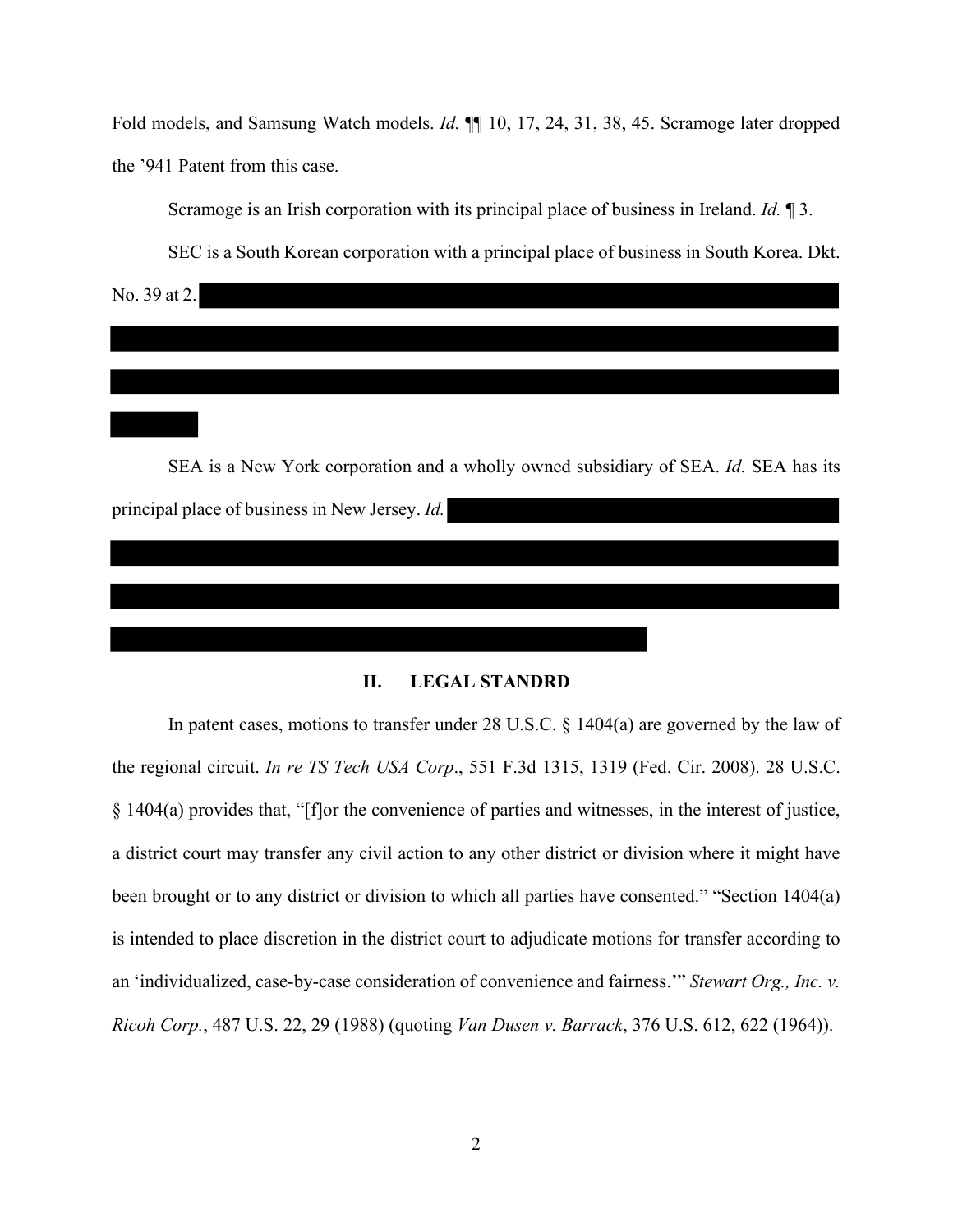The preliminary question under Section 1404(a) is whether a civil action might have been brought in the transfer destination venue. *In re Volkswagen, Inc.*, 545 F.3d 304, 312 (5th Cir. 2008) (en banc) ("*Volkswagen II"*). If the destination venue would have been a proper venue, then "[t]he determination of 'convenience' turns on a number of public and private interest factors, none of which can be said to be of dispositive weight." *Action Indus., Inc. v. U.S. Fid. & Guar. Co.*, 358 F.3d 337, 340 (5th Cir. 2004). The private factors include: "(1) the relative ease of access to sources of proof; (2) the availability of compulsory process to secure the attendance of witnesses; (3) the cost of attendance for willing witnesses; and (4) all other practical problems that make trial of a case easy, expeditious and inexpensive." *In re Volkswagen AG*, 371 F.3d 201, 203 (5th Cir. 2004) ("*Volkswagen I*") (citing *Piper Aircraft Co. v. Reyno*, 454 U.S. 235, 241 n.6 (1981)). The public factors include: "(1) the administrative difficulties flowing from court congestion; (2) the local interest in having localized interests decided at home; (3) the familiarity of the forum with the law that will govern the case; and (4) the avoidance of unnecessary problems of conflict of laws of the application of foreign law." *Volkswagen I*, 371 F.3d at 203*.*

The burden to prove that a case should be transferred for convenience falls on the moving party. *Volkswagen II*, 545 F.3d at 314. The burden that a movant must carry is not that the alternative venue is more convenient, but that it is clearly more convenient. *Id.* at 315. Although the plaintiff's choice of forum is not a separate factor entitled to special weight, respect for the plaintiff's choice of forum is encompassed in the movant's elevated burden to "clearly demonstrate" that the proposed transferee forum is "clearly more convenient" than the forum in which the case was filed. *Id.* at 314-315. While "clearly more convenient" is not necessarily equivalent to "clear and convincing," the moving party "must show materially more than a mere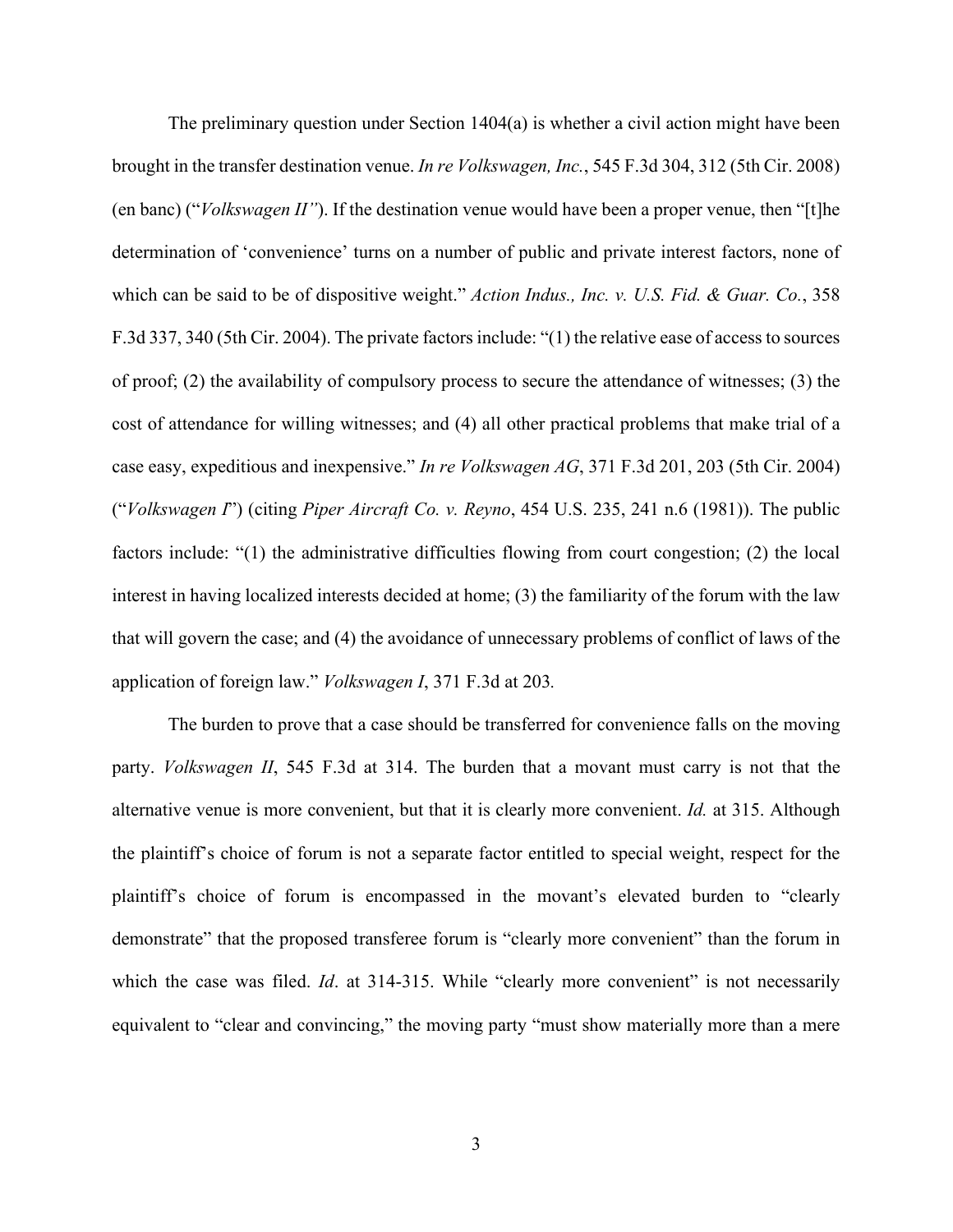preponderance of convenience, lest the standard have no real or practical meaning." *Quest NetTech Corp. v. Apple, Inc.*, No. 2:19-cv-118, 2019 WL 6344267, at \*7 (E.D. Tex. Nov. 27, 2019).

### **III. ANALYSIS**

## **A. Plaintiff could have brought this case in the Northern District of California**

In the § 1404(a) analysis, Courts make a threshold determination of whether this case could have been brought in the destination venue. Defendants assert that this case could have been brought in the NDCA because SEA has its offices there and because SEC is a foreign corporation that can be sued in any venue. Plaintiff does not contest this point. This Court finds that venue would have been proper in the NDCA. Thus, the Court proceeds with its analysis of the private and public interest factors to determine if the NDCA is clearly more convenient than the WDTX.

### **1. The private interest factors weigh against transfer.**

### **a. The relative ease of access to sources of proof is neutral.**

"[T]he question is *relative* ease of access, not *absolute* ease of access." *In re Radmax*, 720 F.3d 285, 288 (5th Cir. 2013) (emphases in original). "In patent infringement cases, the bulk of the relevant evidence usually comes from the accused infringer. Consequently, the place where the defendant's documents are kept weighs in favor of transfer to that location." *In re Apple Inc*., 979 F.3d 1332, 1340 (Fed. Cir. 2020). "In considering the relative ease of access to proof, a court looks to where documentary evidence, such as documents and physical evidence, is stored." *Fintiv Inc. v. Apple Inc.*, No. 6:18-cv-00372, 2019 WL 4743678, at \*2 (W.D. Tex. Sept. 10, 2019). A Court should also consider "the location of document custodians and location where documents are created and maintained, which may bear on the ease of retrieval." *In re Google LLC*, No. 2021- 178, 2021 WL 5292267, at \*2 (Fed. Cir. Nov. 15, 2021).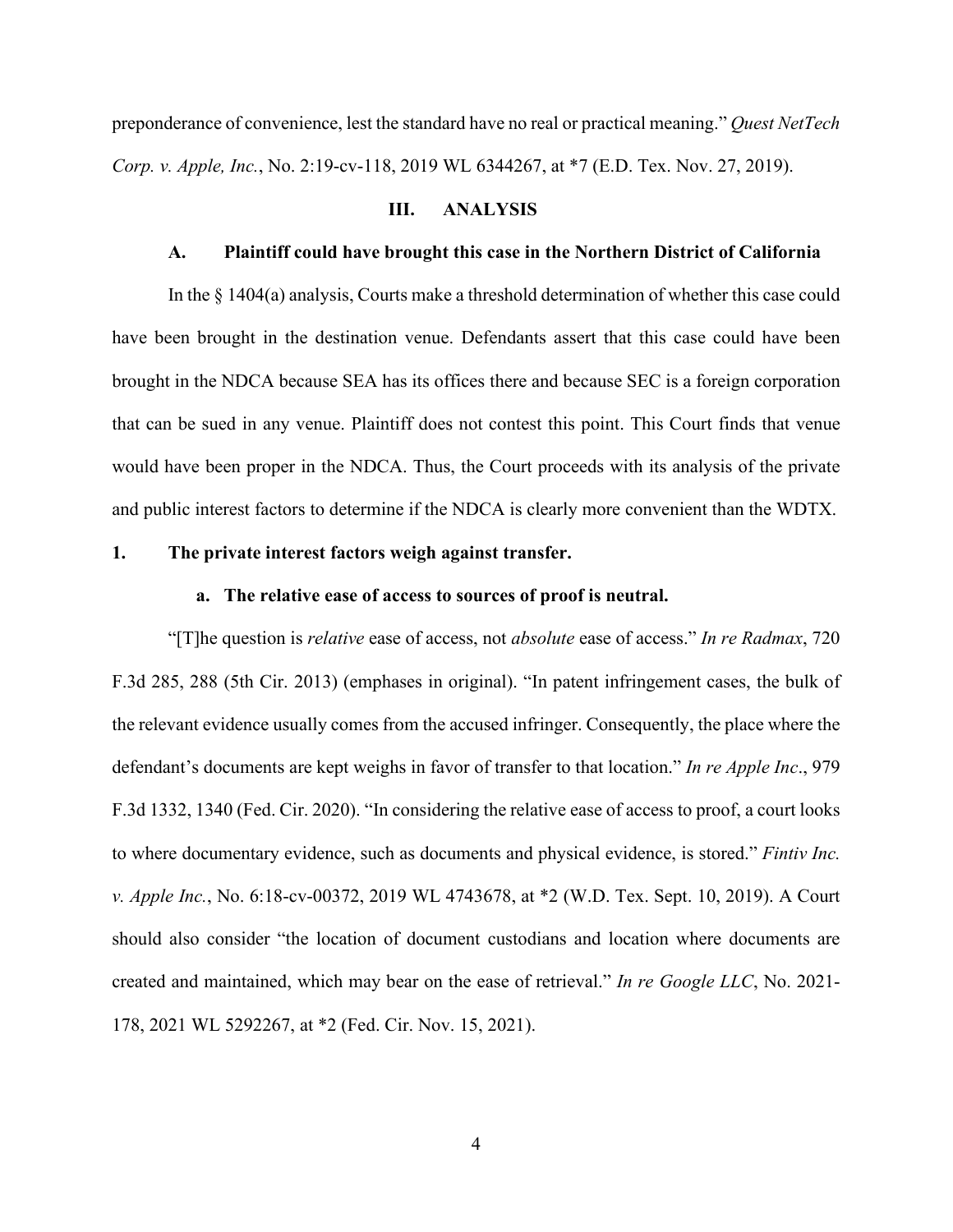Sending physical evidence from the opposite side of the world to both NDCA and WDTX requires international shipping. Neither party identifies any custodians in SEA's NDCA or EDTX offices who can more easily access to Samsung's electronic documents.

There is no evidence in SEA's NDCA or EDTX offices to sway this factor.

Samsung argues that LG Innotek USA, Inc. likely has evidence about the Asserted Patents because LG Innotek USA, Inc. is a subsidiary of LG Innotek Co., Ltd., and LG Innotek Co., Ltd. previously owned the Asserted Patents. However, the original assignee LG Innotek Co. Ltd. is in South Korea and likely keeps its evidence there. Samsung does not offer any reason why the Korean inventors at a South Korean company would keep their records in the NDCA. Moreover, Samsung's declarant does not indicate that Samsung obtains the accused parts from LG Innotek USA, Inc. in the NDCA.

In fact, the parties served discovery requests on LG Innotek Co. Ltd. because the evidence is likely in South Korea. Dkt. No. 64.



5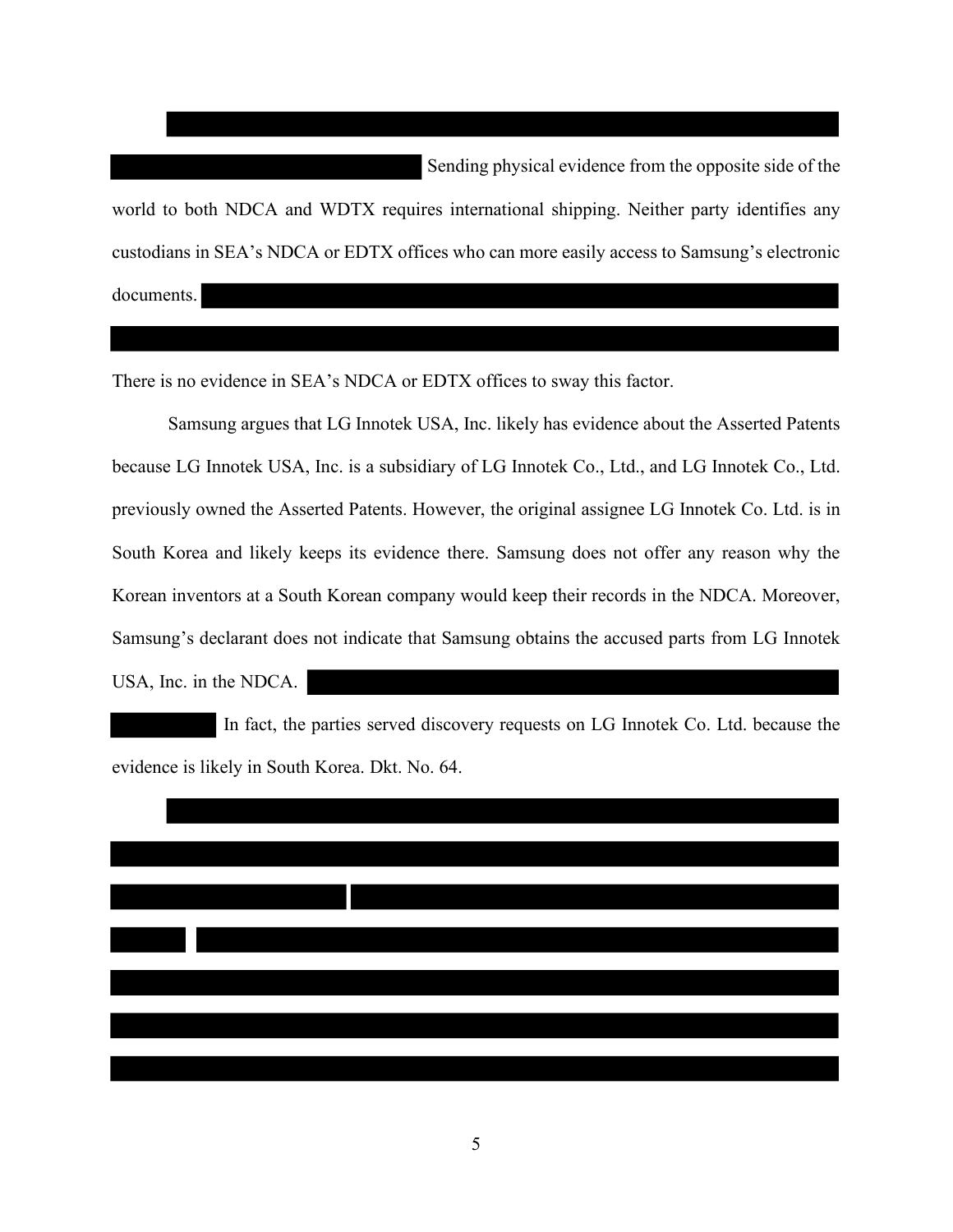In conclusion, the relevant evidence is overseas in and not in either contested venue, so this factor is neutral. Evidence on the other side of the world will be equally inconvenient to access from either venue.

# **b. The availability of compulsory process to secure the attendance of witnesses is neutral.**

Under the Federal Rules, a court may subpoena a witness to attend trial only (a) "within 100 miles of where the person resides, is employed, or regularly transacts business in person"; or (b) "within the state where the person resides, is employed, or regularly transacts business in person, if the person . . . is commanded to attend a trial and would not incur substantial expense." Fed. R. Civ. P. 45(c)(1)(A), (B)(ii); *Gemalto S.A. v. CPI Card Grp. Inc.*, No. 15-CA-0910, 2015 WL 10818740, at  $*4$  (W.D. Tex. Dec. 16, 2015). Under this factor, the Court focuses on non-party witnesses whose attendance may need to be secured by a court order. *Fintiv*, No. 6:18-cv-00372, 2019 WL 4743678 at \*14 (citing *Volkswagen II*, 545 F.3d at 316). This factor "weigh[s] heavily in favor of transfer when more third-party witnesses reside within the transferee venue than reside in the transferor venue*.*" *In re Apple*, 581 F. App'x 886, 889 (Fed. Cir. 2014).

Under this factor, Samsung argues that LG Innotek USA, Inc., and prior art witnesses fall within the subpoena power of the NDCA. For the reasons discussed in the analysis of the previous factor, no witnesses of LG Innotek USA, Inc. and will have relevant information to this case. Samsung intends to rely on Tabuchi Electronic Company of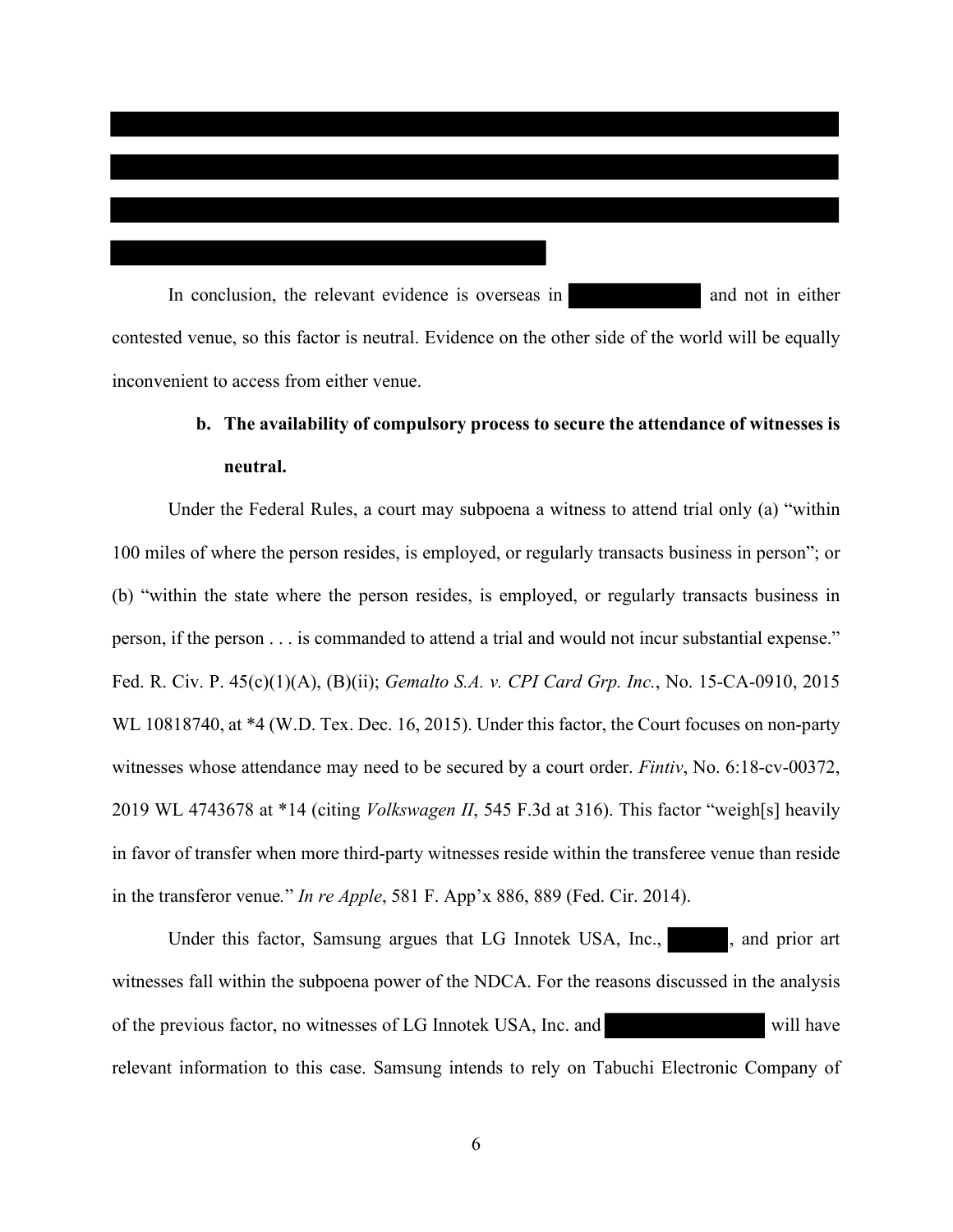America for prior art because Tabuchi made an early wireless charging pacemaker. The evidence shows that Tabuchi is located in West Virginia, not in California. Dkt. No. 71-7. Samsung also intends to rely on Mojo Mobility, Inc. for prior art against the '941 Patent. This prior art is no longer relevant because Scramoge dropped the '941 Patent from this case.

Samsung identifies several prior art inventors for the first in its reply brief. *Compare* Dkt. No. 39 at 7-8, *with* Dkt. No. 79 at 4. The Court disregards these individuals improperly identified for the first time on reply because this tactic deprives Scramoge a fair chance to respond. In its opposition brief, Scramoge repeatedly presented convincing counterarguments and evidence when given the opportunity to respond.

Scramoge does not affirmatively argue that it needs to compel any witnesses near the WDTX. In conclusion, the ability to compel witnesses is neutral.

# **c. The cost of attendance and convenience for willing witnesses weighs against transfer.**

The most important factor in the transfer analysis is the convenience of the witnesses. *In re Genentech, Inc.*, 566 F.3d at 1342. When analyzing this factor, the Court should consider all potential materials and relevant witnesses. *Alacritech Inc. v. CenturyLink, Inc.*, No. 2:16-CV-00693, 2017 U.S. Dist. LEXIS 152438, 2017 WL 4155236, at \*5 (E.D. Tex. Sept. 19, 2017).

This factor appropriately considers the cost of attendance of all willing witnesses including both party and non-party witnesses. *In re Pandora*, No. 2021-172, 2021 WL 4772805, at \*2-3 (Fed. Cir. Oct. 13, 2021). "Courts properly give more weight to the convenience of non-party witnesses than to party witnesses." *Netlist, Inc. v. SK Hynix Inc.*, No. 6:20-CV-00194-ADA, 2021 WL 2954095, at \*6 (W.D. Tex. Feb. 2, 2021).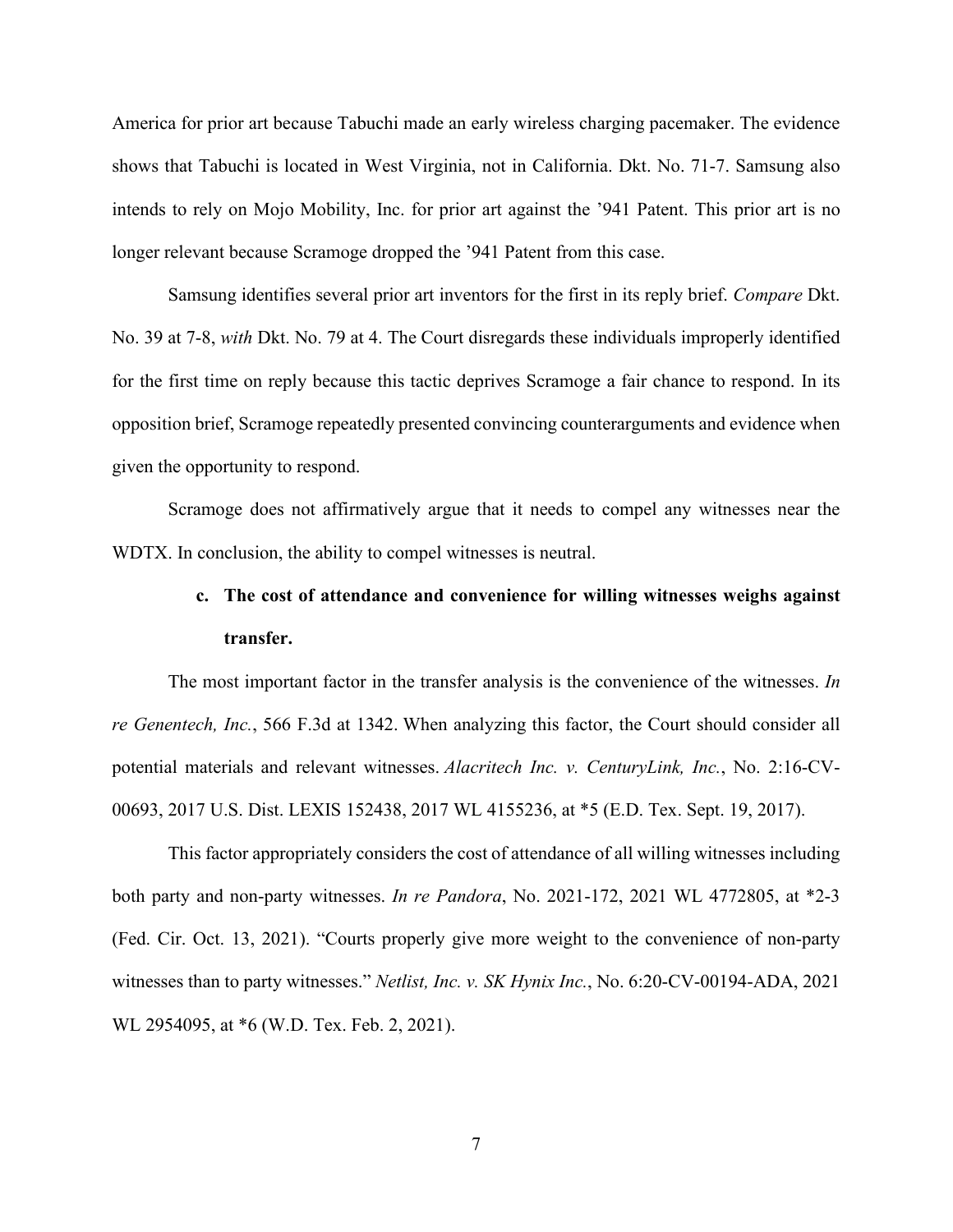"When the distance between an existing venue for trial of a matter and a proposed venue under §1404(a) is more than 100 miles, the factor or inconvenience to witnesses increases in direct relationship to the additional distance to be travelled." *Volkswagen II*, 545 F.3d at 317 (quoting *Volkswagen I*, 371 F.3d at 203). The Federal Circuit has stated that courts should not apply this 100-mile rule "rigidly" in some cases where witnesses would be required to travel a significant distance no matter where they testify. *In re Apple*, 979 F.3d at 1342 (discussing witnesses traveling from New York) (citing *Volkswagen II*, 545 F.3d at 317).

"[T]he inquiry should focus on the cost and inconvenience imposed on the witnesses by requiring them to travel to a distant forum and to be away from their homes and work for an extended period of time." *In re Google, LLC*, No. 2021-170, slip op. at 9 (Fed. Cir. Sept. 27, 2021). The Federal Circuit has indicated that time away from an individual's home is a more important metric than distance. *Id.* In a recent case, the Federal Circuit found that a witness in Florida would not find it more convenient to travel to Texas than to California despite Texas being halfway between Florida and California because either way, the witness will need to spend a significant time away from home. *In re Apple Inc.*, No. 2022-128, 2022 WL 1196768, at \*3 (Fed. Cir. Apr. 22, 2022).

### i. Irrelevant witnesses who do not affect the analysis

Samsung argues that witnesses in California who work at LG Innotek USA, Inc., and Mojo Mobility will find it more convenient to travel within California. For the reasons discussed above, none of these entities will have relevant knowledge, so they do not affect this analysis.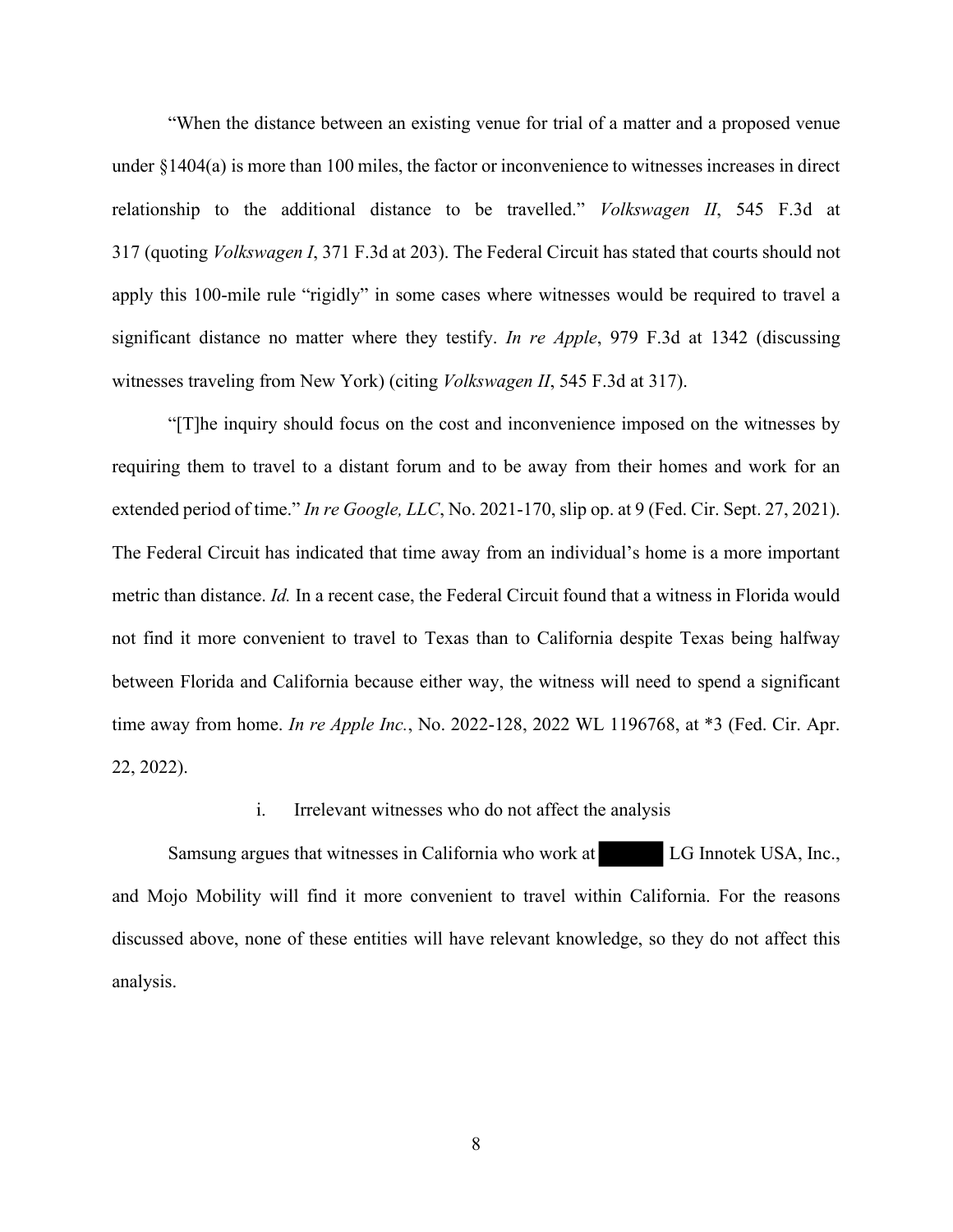ii. Witnesses who must spend a significant amount of time away from home no matter where they testify do not affect the analysis

Samsung argues that prior art witnesses from Tabuchi will have relevant information to this case. The evidence shows that Tabuchi is located in West Virginia, not in California. Dkt. No. 71-7. Samsung argues that its witnesses in South Korea will take less time to travel to the NDCA than to the WDTX.

Scramoge has corporate witnesses in Virginia, Florida, and Ireland. Scramoge's witnesses will spend less time traveling to Texas than to California.

When applying the Federal Circuit's analysis, all of these witnesses must spend a significant amount of time away from home no matter which venue they travel to. *In re Google, LLC*, No. 2021-170, slip op. at 9; *In re Apple Inc.*, 2022 WL 1196768, at \*3. As a result, these witnesses do not affect the Court's analysis. Even if they did, the increased convenience of the witnesses from the east coast or Ireland to Texas would cancel out the increased convenience of the witnesses from Asia to California.

iii. Witnesses who find the Western District of Texas more convenient

Scramoge identifies four witnesses who have relevant information and will find travel within Texas more convenient.

9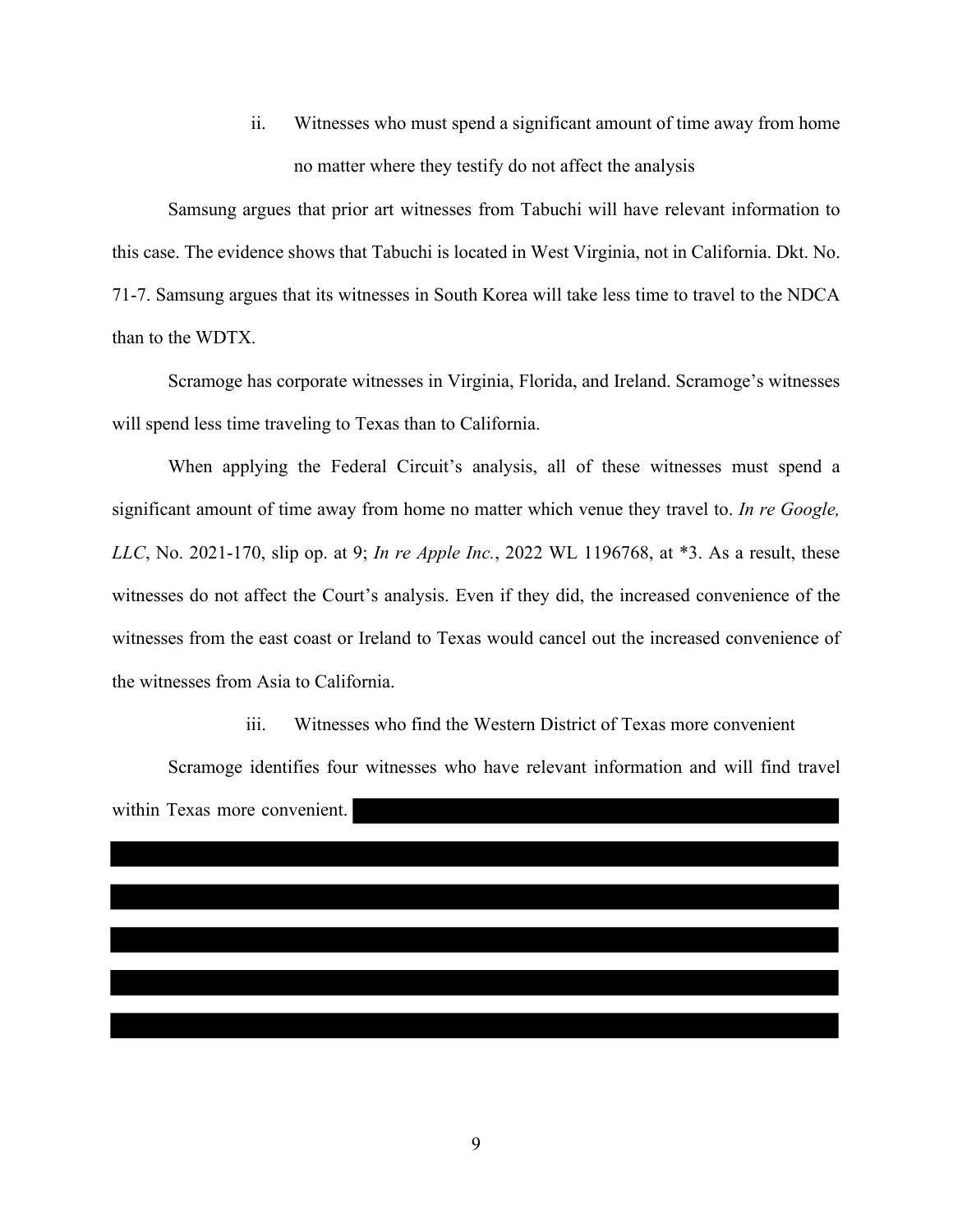Each of these witnesses can drive to the courthouse in the WDTX in about two hours or less, testify for several hours, and return home within a single day. They cannot do the same if trial is held in California because travelling to and from California will take an entire day without allowing any time to testify. They will find the WDTX more convenient, and their convenience causes this factor to weigh against transfer.

# **d. All other practical problems that make trial of a case easy, expeditious, and inexpensive weighs against transfer.**

When considering the private interest factors, courts must consider "all other practical problems that make trial of a case easy, expeditious and inexpensive." *Volkswagen II*, 545 F.3d at 315. "Particularly, the existence of duplicative suits involving the same or similar issues may create practical difficulties that will weigh heavily in favor or against transfer." *PersonalWeb Techs., LLC v. NEC Corp. of Am., Inc.*, No. 6:11-cv-655, 2013 WL 9600333, at \*5 (E.D. Tex. Mar. 21, 2013). "[W]here there is a co-pending litigation . . . involving the same patent-in-suit, . . . pertaining to the same underlying technology and accusing similar services, . . . the Federal Circuit cannot say the trial court clearly abuses its discretion in denying transfer." *In re Vistaprint Ltd.*, 628 F.3d at 1346 n.3. At the same time, "copending suits are not to be over-weighed if they are also subject to motions to transfer." *In re Google*, 2021 WL 5292267, at \*3.

Here, to co-pending cases involve the same plaintiff and overlapping patents. *Scramoge Tech. Ltd. v. Google LLC*, No. 6:21-cv-00616, and *Scramoge Tech. Ltd. v. Apple Inc.*, No. 6:21 cv-00579. Defendants in these cases also moved to transfer. The Court gives this factor reduced, non-dispositive weight against transfer.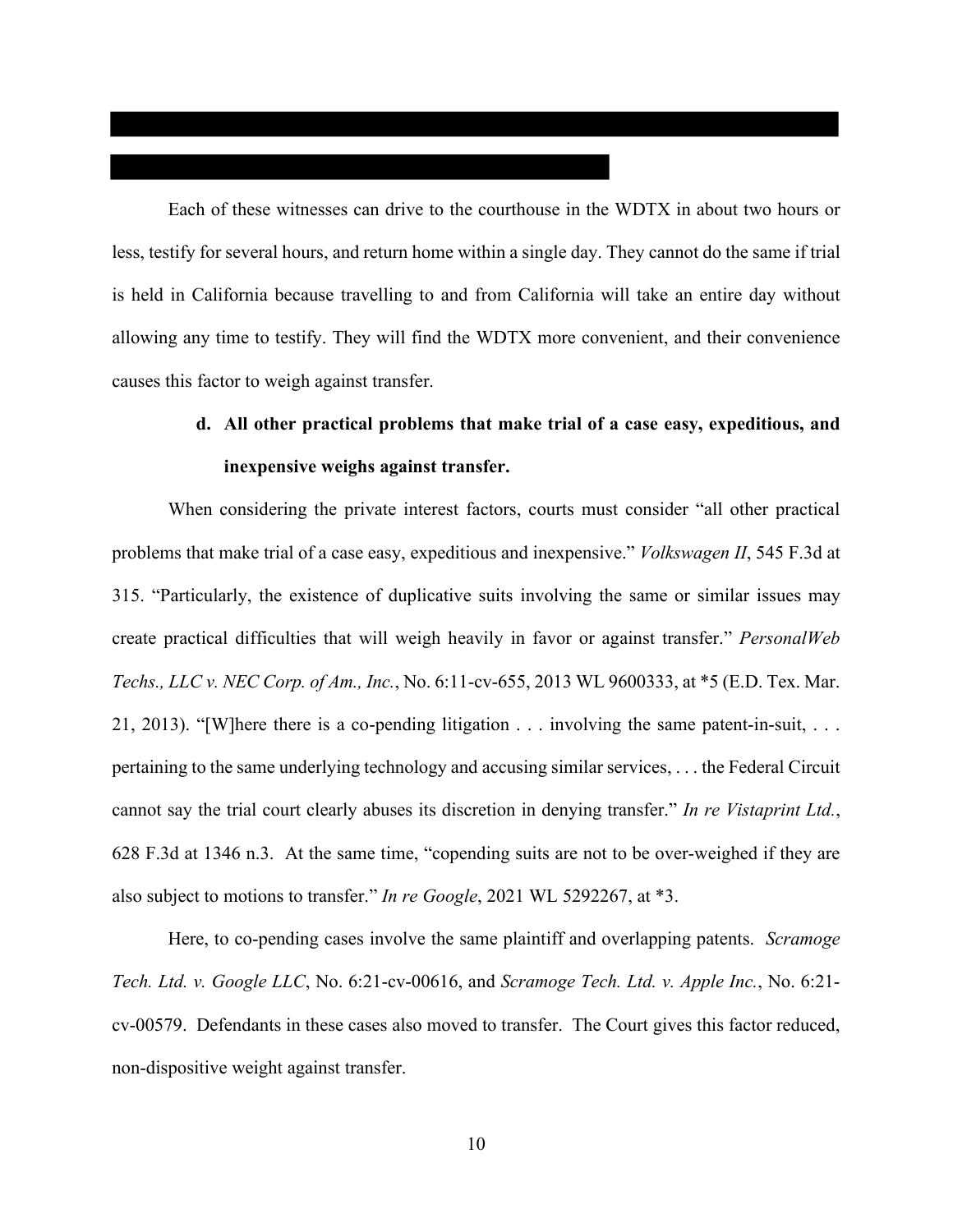### **2. One Public Interest Factor Favors Transfer**

# **a. Administrative difficulties flowing from Court congestion weigh against transfer.**

This factor concerns "whether there is an appreciable difference in docket congestion between the two forums." *Parsons v. Chesapeake & Ohio Ry. Co.*, 375 U.S. 71, 73 (1963); *Parkervision, Inc. v. Intel Corp.*, No. 6:20-CV-00108, 2021 WL 401989, at \*6 (W.D. Tex. Jan. 26, 2021). The Court considers the "speed with which a case can come to trial and be resolved." *In re Genentech, Inc.*, 566 F.3d at 1347. Additionally, court congestion is considered "the most speculative" factor, and when "relevant factors weigh in favor of transfer and others are neutral, then the speed of the transferee district court should not alone outweigh all those other factors." *Id.* 

Samsung argues that the time to trial is comparable—25.9 moths for NDCA versus 25.3 months for WDTX. However, Samsung relies on out-of-date statistics in a decision from 2020, before the NDCA felt the full impact of halting trials due to COVID-19. More recent statistics show that the average time to trial in patent cases in the NDCA is now 45.2 months. *Billjco, LLC v. Apple Inc.*, No. 6:21-CV-00528-ADA, 2022 WL 607890, at \*8 (W.D. Tex. Mar. 1, 2022). Samsung speculates that this Court's larger patent caseload will delay this Court's ability to hold trials. Despite this Court's larger patent caseload, this Court consistently reached trials faster than the NDCA, with an approximate time to trial of two years. *See, e.g., MV3 Partners v. Roku,* 6-18- CV-00308 (W.D. Tex., filed Oct. 16, 2018) (23.7 months from case filing to trial); *CloudofChange, LLC*, No. 6-19-CV-00513 (W.D. Tex., filed August 30, 2019) (20.3 months from case filing to trial); *VLSI Tech. LLC v. Intel Corp.*, No. 6-21-CV-00057 (W.D. Tex., filed Apr. 11, 2019) (22.4 months from case filing to trial); *Freshub, Inc. et al v. Amazon.Com Inc.*, No. 6-21-CV-00511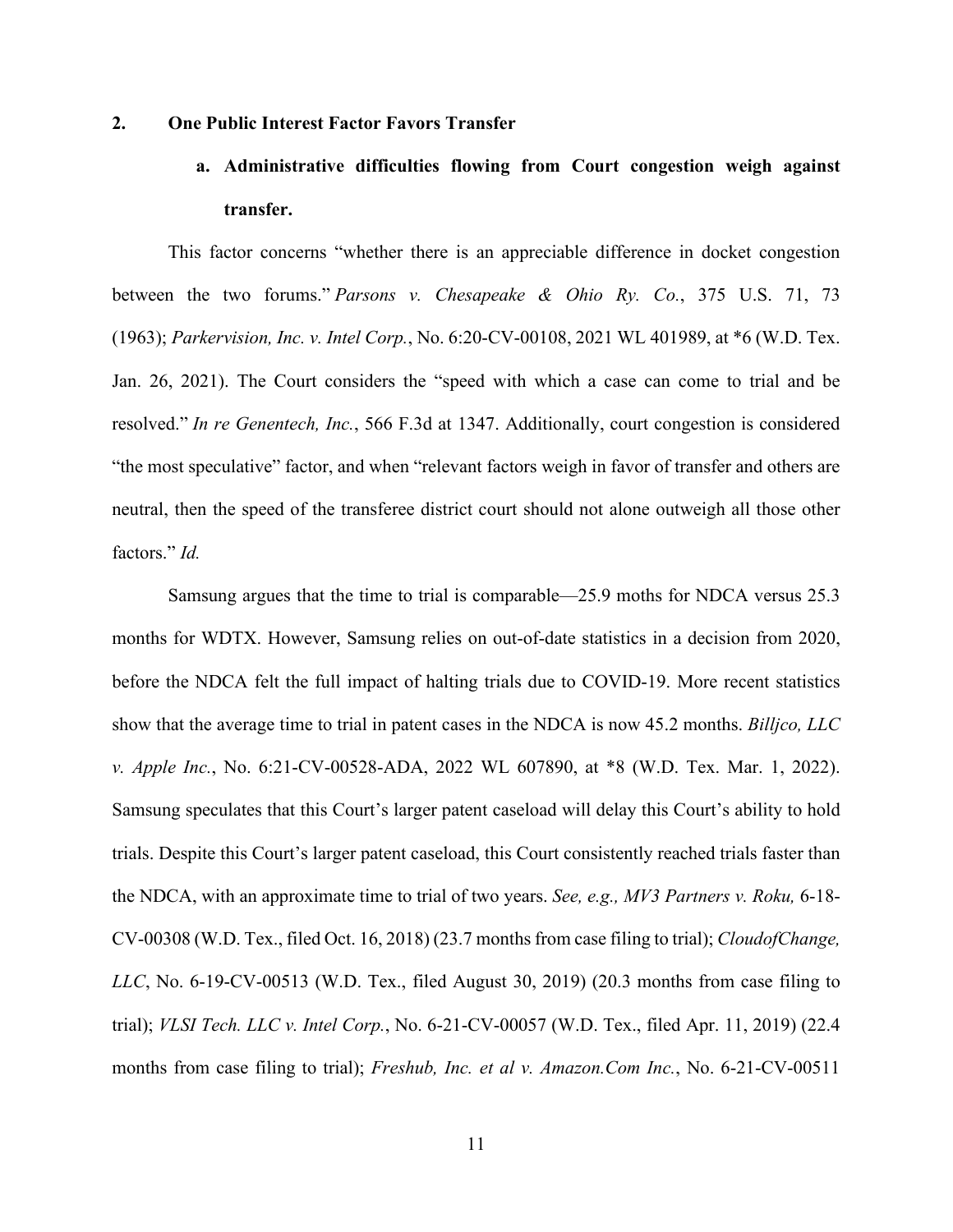(W.D. Tex., filed Jun. 24, 2019) (23.7 months from case filing to trial); *ESW Holdings, Inc. v. Roku, Inc*., No. 6-19-CV-00044 (W.D. Tex., filed Feb. 8, 2019) (25.9 months from case filing to trial); *Profectus v. Google*, 6-20-CV-00101 (W.D. Tex., filed Feb. 10, 2020) (19.6 months from case filing to trial); *Jiaxing Super Lighting v. CH Lighting Tech.*, 6-20-cv-00018 (W.D. Tex., filed Jan. 10, 2020) (21.7 months from case filing to trial); *VideoShare v. Google LLC*, 6-19-CV-663 (W.D. Tex., filed Nov. 15, 2019) (23.8 months from case filing to trial); *NCS Multistage v. Nine Energy*, No. 6-20-cv-277 (W.D. Tex., filed Mar. 24, 2020) (21.8 months from case filing to trial); *EcoFactor, Inc. v. Google LLC*, No. 6-20-cv-00075 (W.D. Tex., filed Jan. 31, 2020) (24 months from case filing to trial); *Densys Ltd. v. 3Shape Trio A/S*, 6-19-CV-00680 (W.D. Tex., filed Nov. 26, 2019) (28.3 months from case filing to trial); *Appliance Computing III, Inc. v. Redfin Corp.*, No. 6-20-cv-00376-ADA (W.D. Tex., filed May 11, 2020) (24 months from case filing to trial).

In conclusion, this factor disfavors transfer. The Court weighs this as a single factor that does not outweigh multiple other factors.

### **b. The local interest in having localized interests decided at home is neutral.**

Under this factor, the Court must evaluate whether there is a local interest in deciding local issues at home. *Volkswagen II*, 545 F.3d at 317. Local interests in patent case "are not a fiction." *In re Samsung Elecs. Co.*, Nos. 2021-139, 2021-140, 2021 U.S. App. LEXIS 19522, at \*20 (Fed. Cir. June 30, 2021). "A local interest is demonstrated by a relevant factual connection between the events and the venue." *Word to Info, Inc. v. Facebook, Inc.*, No. 3:14-cv-04387-K, 2015 WL 13870507, at \*4 (N.D. Tex. Jul. 23, 2015). Accordingly, "the sale of an accused product offered nationwide does not give rise to a substantial interest in any single venue." *In re Hoffmann-La Roche Inc.*, 587 F.3d 1333, 1338 (Fed. Cir. 2009). "This factor most notably regards not merely the parties' significant connections to each forum writ large, but rather the 'significant connections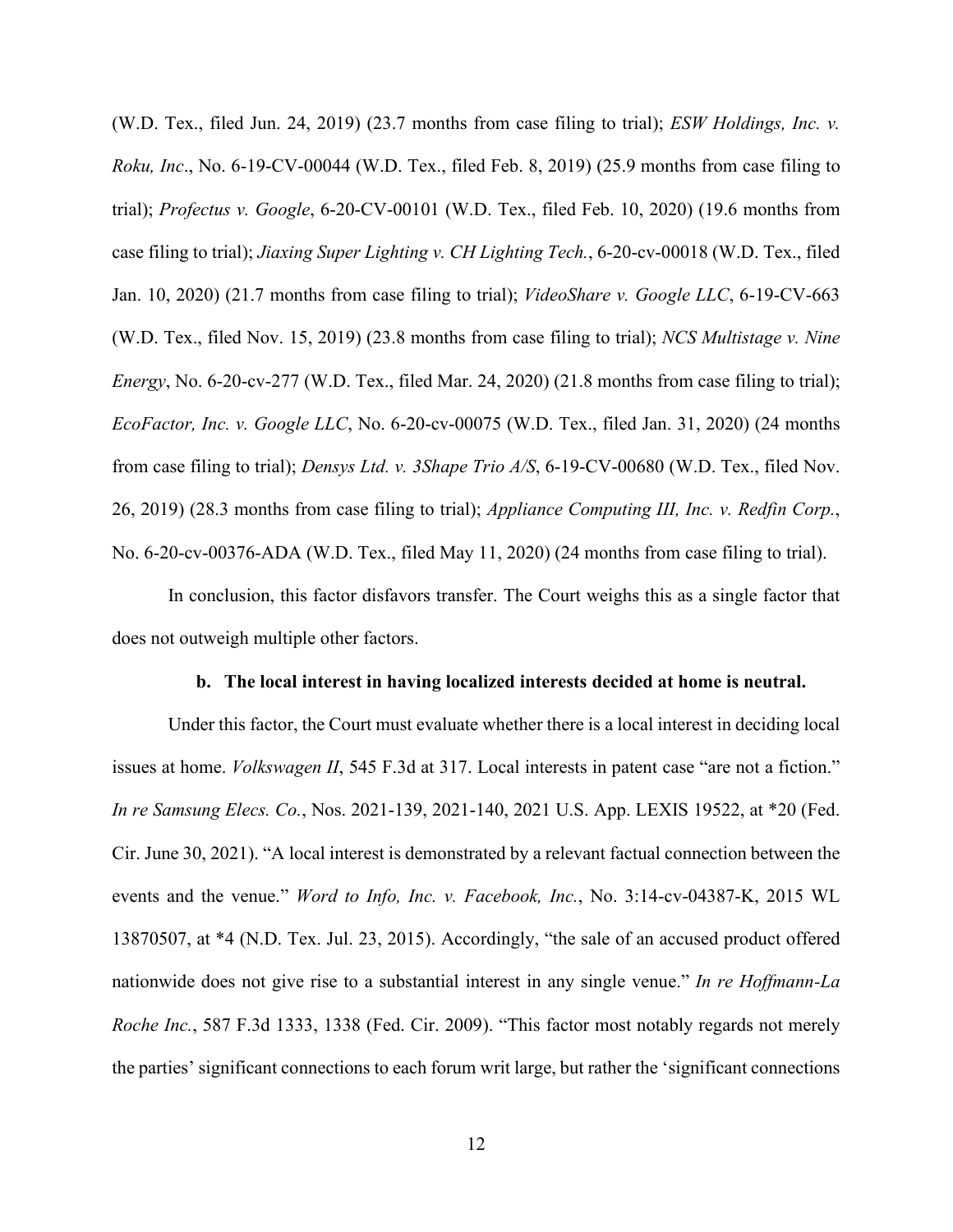between a particular venue and *the events that gave rise to a suit*.'" *In re Apple*, 979 F.3d at 1344 (quoting *In re Acer Am. Corp.*, 626 F.3d 1252, 1256 (Fed. Cir. 2010)) (emphasis in original). But courts should not heavily weigh a party's general contacts with a forum that are untethered from the lawsuit, such as a general presence in the district. *Id.* Moreover, "little or no weight should be accorded to a party's 'recent and ephemeral' presence in the transferor forum, such as by establishing an office in order to claim a presence in the district for purposes of litigation." *In re Juniper Networks, Inc.*, 14 F.4th 1313, 1320 (Fed. Cir. 2021) (quoting *In re Microsoft Corp.*, 630 F.3d 1361, 1365 (Fed. Cir. 2011)). To determine which district has the stronger local interest, the Court looks to where the events forming the basis for infringement occurred. *See Id*.

SEC has a presence in the WDTX and SEA has an office in the NDCA. Neither office has any particular interest in this case because the true "home" of the dispute. Scramoge lacks a local interest in either venue. For the reasons discussed above, LG Innotek USA, Inc. is not relevant,

and Tabuchi has a local interest West Virginia.

Overall, the Court finds that the local interest factor is neutral.

**c. Familiarity of the forum with the law that will govern the case is neutral.**

The parties agree this factor is neutral.

**d. Avoidance of unnecessary problems of conflict of laws or in the application of foreign law is neutral.**

The parties agree this factor is neutral.

### **IV. Conclusion**

In summary, this is a case where the bulk of the evidence and witnesses are in South Korea and China, not in either contested venue. More witnesses will find the WDTX more convenient,